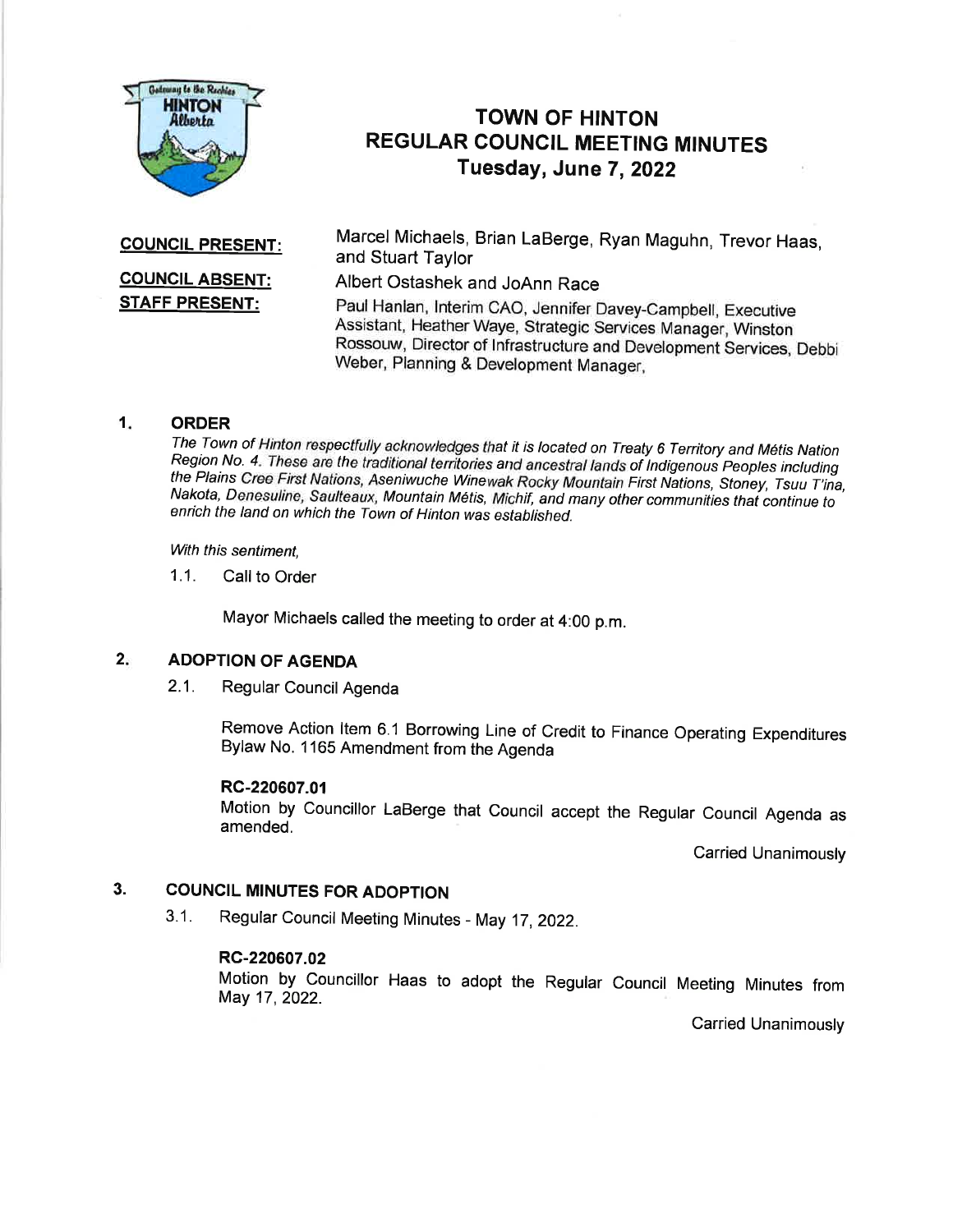3.2. Committee of the Whole Meeting Minutes - May 24,2022

#### RC-220607.03

Motion by Councillor Haas to adopt the Regular Council Meeting Minutes from May 24,2022.

Carried Unanimously

#### 4. CITIZENS "MINUTE WITH COUNCIL"

4.1. None.

DELEGATIONS AND PRESENTATIONS 5

5.1. None.

#### ACTION ITEMS 6.

6.1 . Town of Hinton Strategic Plan 2022-2025

### RC-220607.04

Motion by Councillor Taylor that Council and Administration work to enhance the relationship with the Provincial Government.

Carried Unanimously

### RC-220607.05

Motion by Councillor Taylor that Council and Administration work to enhance relationship with the Provincial Government and that Council adopt the attached "Town of Hinton Strategic Plan 2022-2025" as amended.

Carried Unanimously

A short break was called at 4:23 p.m. and the meeting resumed at 4:27 p.m.

6.2 Regional Assessment Review Board Bylaw No. 1173 & Appointments of Designated Clerk and Chair

## RC-220607.06

Motion by Councillor Taylor that Council give the Regional Assessment Review Board Bylaw No. 1173 first reading.

Carried Unanimously

### RC-220607.07

Motion by Councillor Haas that Council give the Regional Assessment Review Board Bylaw No. 1173 second reading.

Carried Unanimously

### RC-220607.08

Motion by Councillor Maguhn that Council give unanimous consent for third reading of the Regional Assessment Review Board Bylaw No. 1 173.

Carried Unanimously

### RC-220607.09

Motion by Councillor LaBerge that Council give third reading to the Regional Assessment Review Board Bylaw No. 1173.

> Carried Unanimously REGULAR COUNCIL June 7, 2022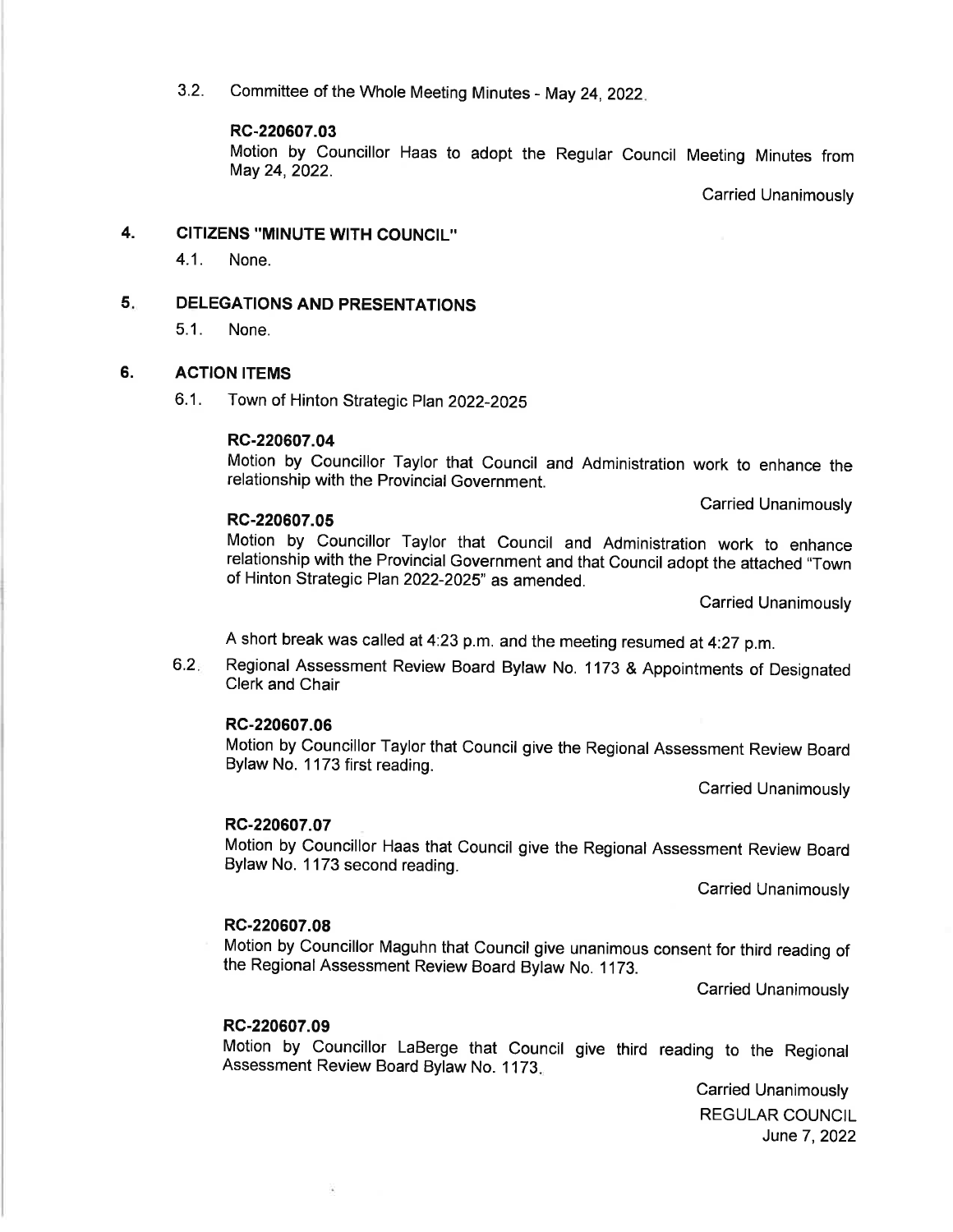# RC-220607.10

Motion by Councillor Haas that Council appoint Alexa Wade as Hinton's West Yellowhead Regional Review Board Clerk effective immediately through to April 30, 2023, to carry out the administrative functions of Hinton's Board activities.

Carried Unanimously

### RC-220607.11

Motion by Councillor Maguhn that Council appoint Paul Butler as the Designated Chair for the West Yellowhead Regional Assessment Review Board effective immediately through to April 30,2023.

Carried Unanimously

### RC-220607.12

Motion by Councillor Haas That Council appoint Trisha Papke as the Designated Clerk for the West Yellowhead Regional Assessment Review Board effective immediately though to April 30,2023.

Carried Unanimously

6.3 Proposed 2022 Economic Development Budget Expenditure

### RC-220607.13

Motion by Councillor Maguhn That Council accept this 2022 Economic Development Budget Report Update identifying three (3) expenditures as information.

Carried Unanimously

#### 7 REPORTING

### 7.1. Council Reports

- . Boards and Committees of Council
	- o Council reported on events and meetings they attended.
- 7.2. Chief Administrative Officer
	- . Reporting
	- **Status Report** 
		- ICAO Hanlan provided an update on the organization and operations.

#### CORRESPONDENCE 8.

8.1. Council Information Package June 1, 2022.

### RC-220607.14

Motion by Councillor Haas to accept for information

Carried Unanimously

#### NOTICES OF MOTION  $9.$

9.1 None

#### CLOSED SESSION 10

Section 197(2) of the Municipal Government Act specifies that a Council may close all or part of a meeting to the public if a matter to be discussed is within one of the exceptions to disclosure in Division 2 of Part 1 of FOIP. The exceptions include matters where disclosures could be harmful to personal privacy, individual or public safety, law enforcement, intergovernmental relations, or economic or other interests. No bylaw or resolution can be passed at a closed meeting except a resolution to reveft to the open Council meeting in public or fo recess.

10.1 None.

REGULAR COUNCIL June7,2022